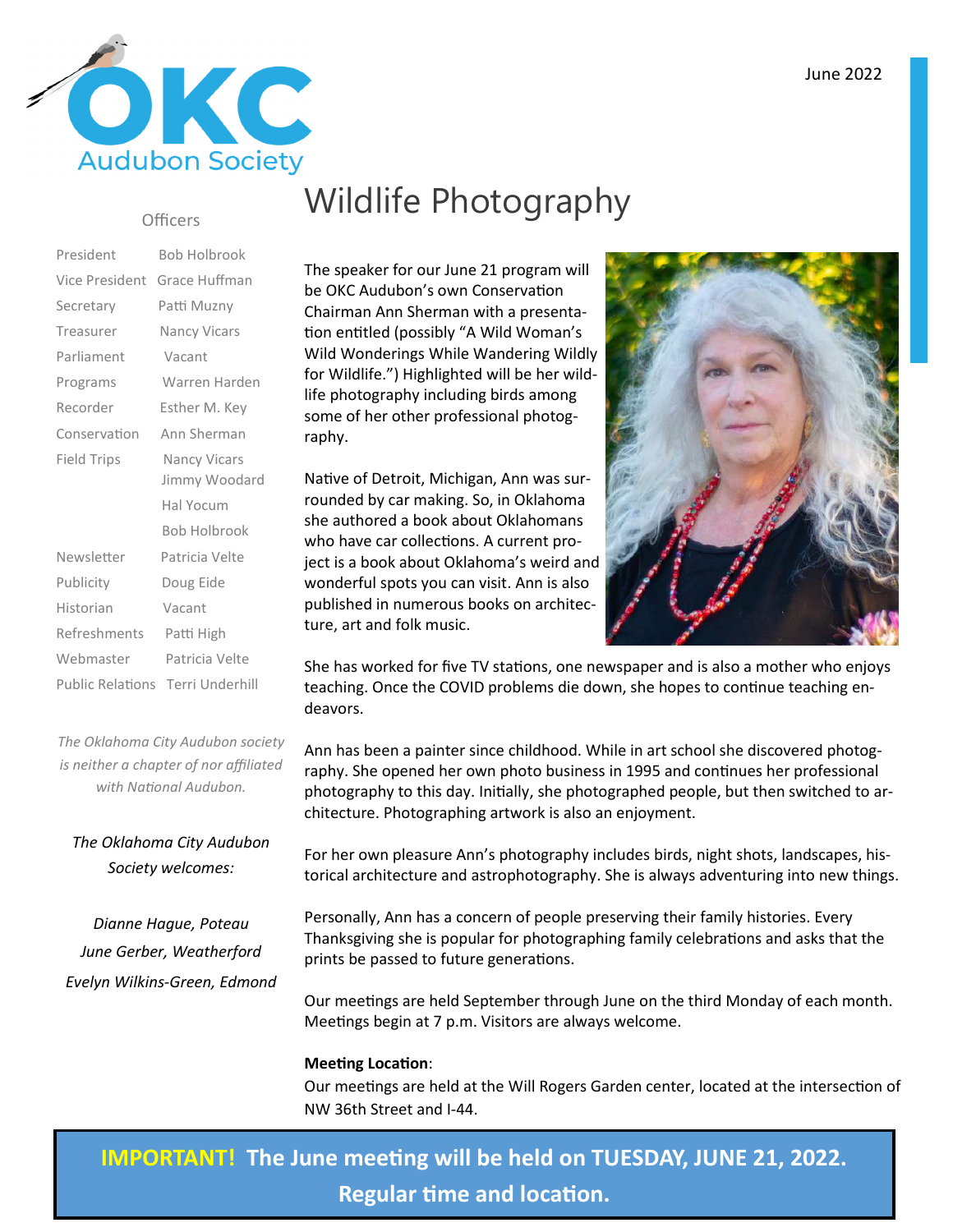# President's Perspective

As we wrap up this season's OKAS meetings, we also will be loosing one of our long-time members--Betz Hacker has chosen to abandon the confines of Oklahoma City while seeking "a better life" by retiring to that Mecca of retirees--Arizona. I want to thank her first for her years of service to our club as President, field trip organizer, Christmas Count participant, and friend. At our last meeting she gave me a number of birding books she claimed she would not be needing nor had room for in her new digs, and I was surprised by another donation. I was not aware of her prolific talent as an artist! I was given a large stack of her beautiful bird paintings that will be of excellent use/value for our nature center here in Wewoka Woods. I'm sure many of you already well knew of her interest in painting but for me it was a new revelation. Betz, you will be missed around our OKAS gatherings and field trips! Arizona is not that far away so don't become a stranger to these lands. A big hug and Bon Voyage wishes to you from all of us back here in OKC!

Now for a short note on another issue that has come to my attention. Binoculars. We're heading into a summer of birding fun and our binoculars are essential. However, it also seems that as we age (just a bit), our



Bob Holbrook on the Essequibo River, Guyana

eyes do the same and our binoculars seem to not be quite as sharp as they used to be. (Now I know that for many of us what I'm about to explain is well understood so the rest of this note might be hohum...but many of us bought our binoculars many years ago when our eyesight was a pleasant 20/20 and never actually had to make any adjustments.) So here's a simple way to check and see if your binoculars are indeed keeping up with your eyes. Go outside (window glass distorts) and pick something maybe 50-100 yards away like a telephone pole. Close your right eye and by using the center focus, adjust until your left eye see the pole perfectly clear. Then close your left eye and using your right eye only, focus the right eyepiece until your right eye sees the same pole exactly clear as your left eye had done before. Your right eyepiece has a tiny scale along the edge with an indicator that shows where the focus point is. Leave it there and occasionally check it to make sure it hasn't been moved--and on to great summer birding y'all. See you again in September. And don't forget- come back with some great tales.

*—Bob Holbrook, alias Inca Tern*



#### See How Many Migratory Birds Are Passing Over Your County

The BirdCast program at the Cornell Lab of Ornithology is exploring these unseen movements with its new Migration Dashboard. The Dashboard reveals bird migration in localized detail previously unavailable to the general public. The Dashboard shows how many birds are estimated to have flown over a particular county in the lower 48 states on any given night during migration, update in nearreal time. It shows how many birds are currently aloft, how fast they are going, what direction they are headed, how high they're flying, and how the ebb and flow of their movements during the night compares to historic patterns. If you're not a night owl, you can catch up with the previous night's ac tion the next day.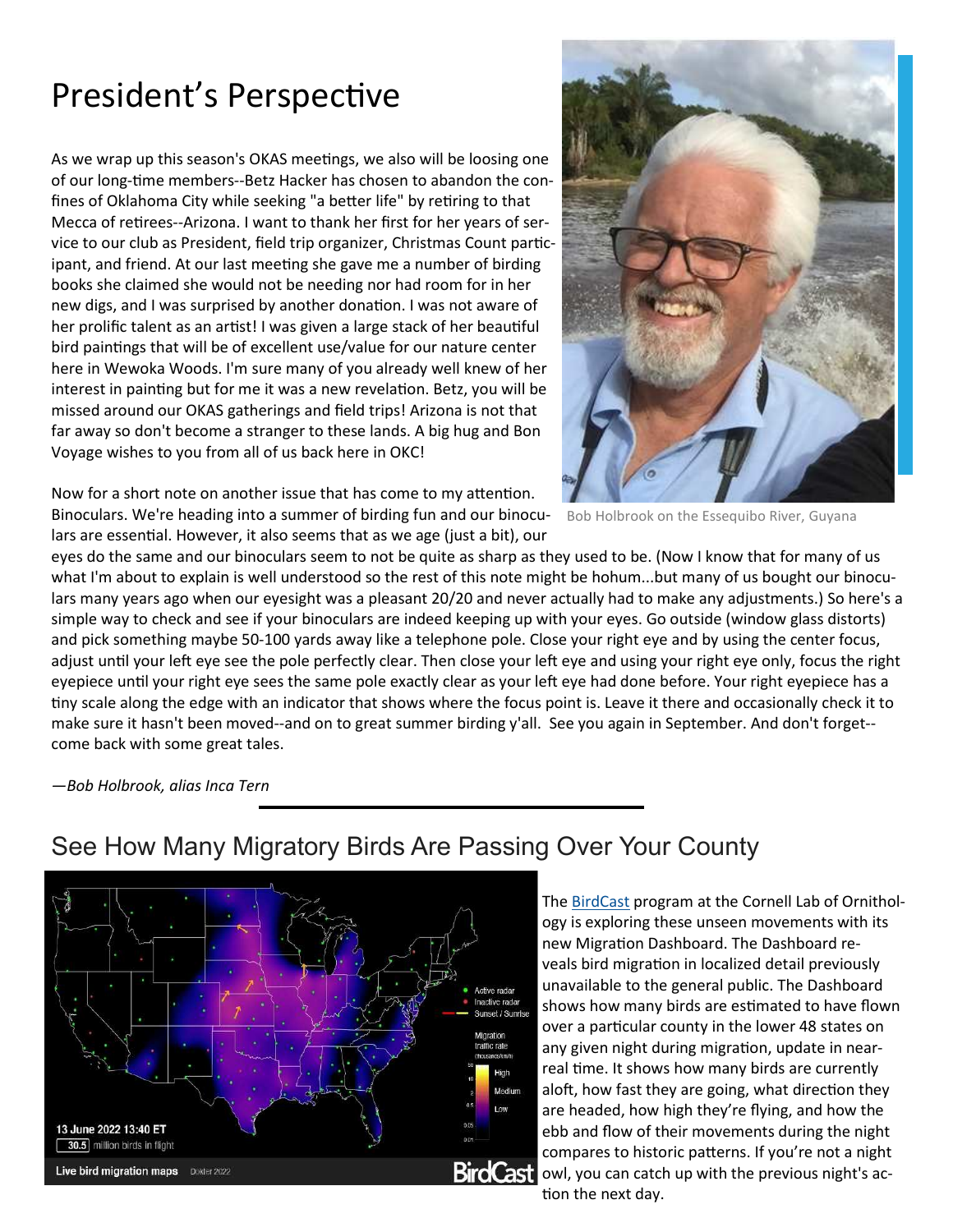

## Bird of the Month: Dickcissel *By Grace Huffman*

It's June, and that means that fields everywhere are filled with one of the sounds of summer: singing Dickcissels. Some of my earliest birding memories involve riding out to Piedmont to what was then a series of large wheat fields to watch the sunset and listen to the meadowlarks and Dickcissels.

They are sparrow-sized birds that are streaky brown on the back and tail, with yellow on the face and chest. Males are usually brighter yellow and have a black bib. Both males and females have a hefty bill. Even though they may look like

sparrows, they are actually in the same family as cardinals and buntings. They spend their summers across much of the

central United States in pastures and fields, and you will usually find a decent number out for a drive in the country, or anywhere there are large fields with taller grass. This spring I saw what was probably the biggest flock of Dickcissels I'd ever seen with roughly 250 of them in a field feeding with Bobolinks. But that's a small number compared to other migratory flocks that can number in the thousands. On their wintering grounds in South America those flocks can reach millions of birds.

They nest near the ground, with the female building a cup nest to hold her eggs. Her brood will consist of 3-6 eggs, and she may raise a second brood as well. However, nests have been found as high as 10 feet off the ground where there was taller vegetation.

Dickcissels are currently considered to be of low concern, but are still facing a decline in population. The biggest threats are loss of habitat as fields are converted for development, or hayfields are mown before their young fledge. On their wintering grounds in Ven-



Dickcissel ©Grace Huffman

ezuela they are considered pests as they eat the grain crops. Huge numbers have been killed by wintering flocks being sprayed with pesticides at night at their roosting sites. Changing agricultural practices and crops, as well as the reduced number of Dickcissels means less is being eaten by the birds, but they are still targeted.

Reference: allaboutbirds.org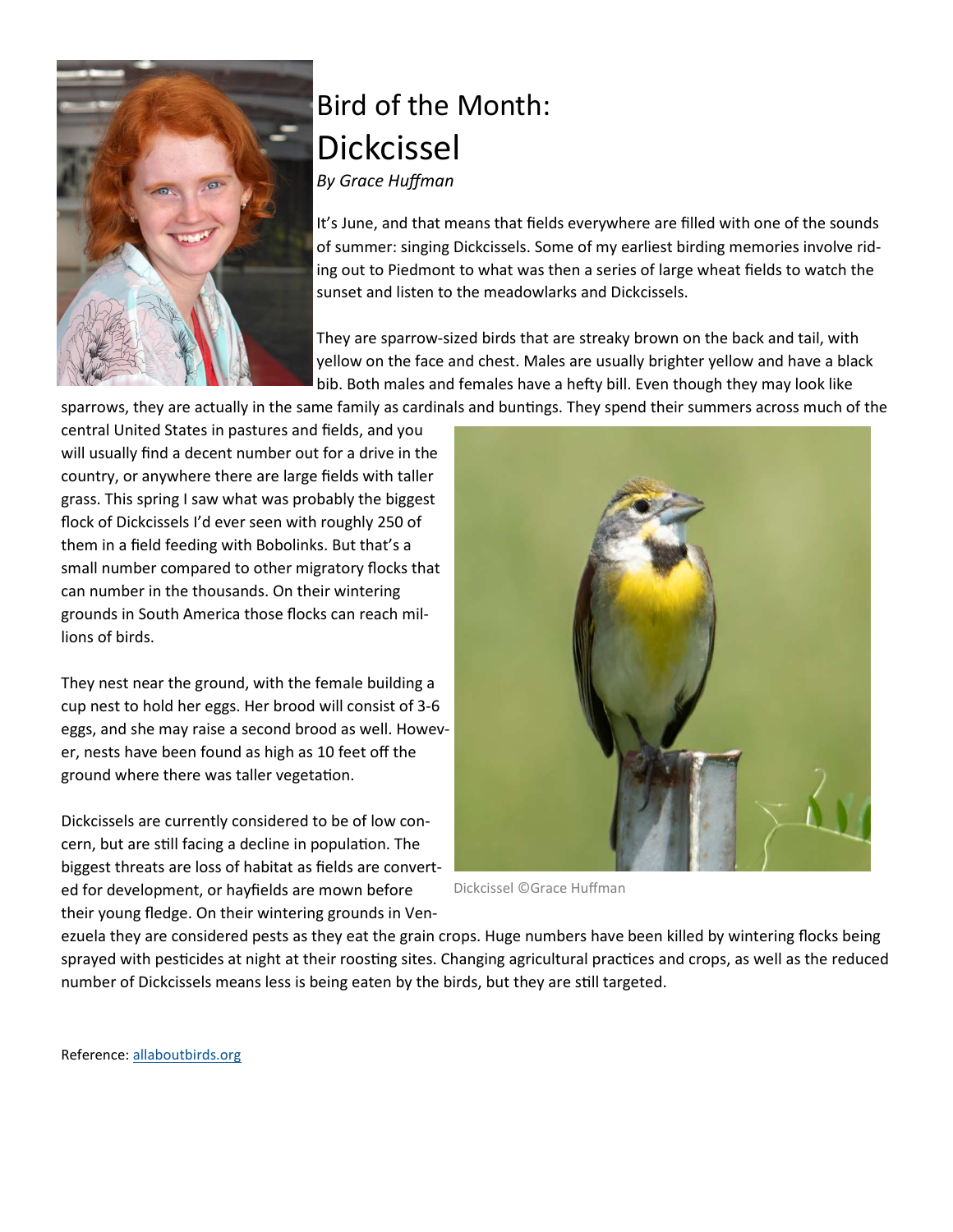### **Recorder's Report May 2022**

As the last spring migrants pass through central Oklahoma, some migrants are beginning to settle down to start their June breeding season. A variety of new migrants were reported including Shorebirds, Flycatchers, Warblers, plus Bobolinks in six counties and Yellow-billed Cuckoos in seven. Unusual sightings included Cassin's Sparrows in 3



counties and a flyover Crested Caracara.

On April 25 Trina Arnold added **Buffbreasted Sandpiper** in Midwest City. On April 29 Zach Du-Fran came across **Gray-cheeked Thrush** at Lake Thunderbird South Sentinel. On April 30<sup>th</sup> Alexa Walke detected **American** 

Whimbrel

**Redstart** at Lake Stanley Draper Marina; Jerry Vanbebber found **Whimbrel** at Lake Thunderbird SP East Sentinel; Steven Glynn spotted Yellow-breasted Chat at Lexington WMA; Someone tallied **Yellow-billed Cuckoo** at Lake Thun-

derbird SP West Sen tinel; and Alex Harman noted **Bobolink**  at Cushing WTP in Payne County.

On May 1<sup>st</sup> Scott Loss documented **Anhinga** at Cushing WTP in Payne County; and Rondi Large recognized Spotted Sandpiper at Hickory Hollow in Seminole County. On the 2<sup>nd</sup> Braden



Anhinga © Scott Loss

Farris counted Whimbrel at Lake Hefner; Scott Loss got **Common Tern** at Lake Carl Blackwell; Mike Yough identified Yellow-billed Cuckoo at Cushing WTP; and Logan Kahle located Bobolink near Dover in Kingfisher County. On the 3 rd Trina Arnold observed **Sanderling** at Lake Hefner Prairie Dog Point; Brian McLaughlin recorded Yellow-breasted Chat on Tinker Air Force Base; Cody Delano saw Buffbreasted Sandpiper along Ten Mile Flats in Norman; Mike Yough viewed American Redstart at The Botanic Garden at OSU; and Scott Loss verified Least Tern at Boomer Lake Park.

On the 4th AiLeng Chan confirmed **Blackburnian Warbler** at Martin Park Nature Center in OKC; Joe Grzybowski noticed Wilson's Phalarope and Pectoral Sandpiper at Adkins Hill Sod Farm and Grasshopper Sparrow at Goldsby Sod Farm in McClain County. On the 5<sup>th</sup> Brian Marra reported Yellow-billed Cuckoo at Lake Stanley Draper and Bobolink and **Western Sandpiper**

at Midwest Blvd Sod Farms; Mike Yough turned up Yellow-breasted Chat at Lone Chimney Lake in Payne County and Piping Plover at Lake Carl Blackwell; and Scott Loss discovered Buff-breasted Sandpiper in



Ruddy Turnstone

Stillwater. On the  $6<sup>th</sup>$  Sabrina Jones photographed **Ruddy Turnstone** at Meridian Technology Center Pond in Stillwater.

On the 7<sup>th</sup> Curtis Stewart had Alder Flycatcher at OSU Arboretum; Mark Howery encountered a flock of Bobolink at Slaughterville in Cleveland County; Sarah Bland added Pileated Woodpecker near Wewoka in

Seminole County; and Dailee Fagnant came across Painted Bunting and Dickcissel at Wynnewood in Garvin County. On the 9<sup>th</sup> Scott Loss detected **Olivesided Flycatcher** at The Botanic Garden at OSU; and Landon Neu-



Magnolia Warbler © Kevin Wilson

mann found **Magnolia Warbler** at Couch Park in Stillwater. On the 11<sup>th</sup> Rhett Raibley tallied Bobolink at Mulhall in Logan County. On the 12<sup>th</sup> Scott Loss spotted Acadian Flycatcher in Payne County; and Rhett Raibley noted Yellow-billed Cuckoo in Mulhall. On the 13th Steve Stone recognized **Willow Flycatcher** at Lake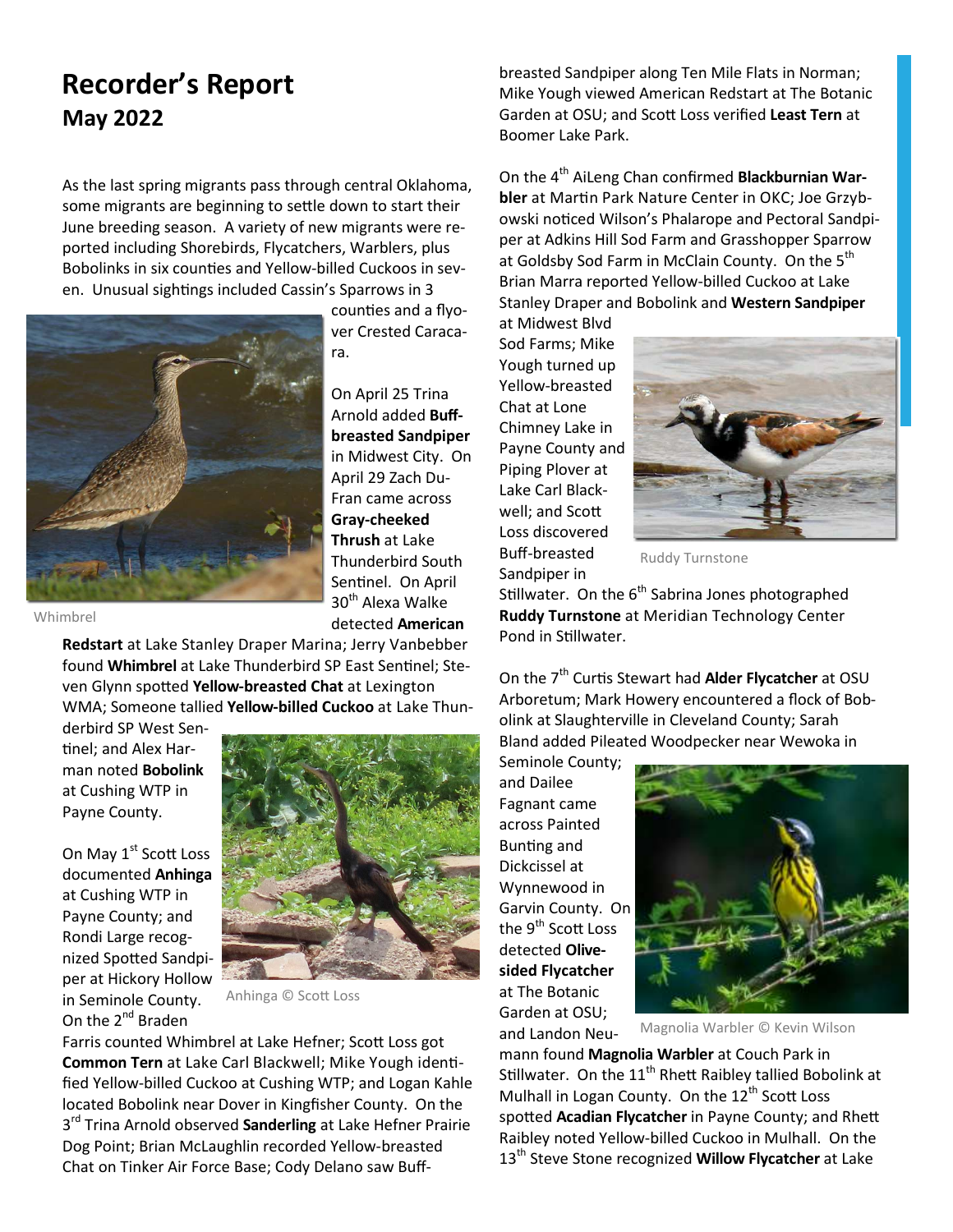Hefner Stars and Stripes Park and Least Tern at Prairie Dog Point; Scott Loss counted Veery at Ghost Hollow in Payne County; and Kalen Melton described **Black-necked Stilt** at Rose Lake in Canadian County.

On the 14<sup>th</sup> Brian Marra identified **Mourning Warbler** at Myriad Botanical Gardens in OKC; Trina Arnold got **Blackbellied Plover** at Lake Hefner; Grace Huffman located Black-necked Stilt at Stinchcomb WR Gate 1: Michael Reichert observed Willow Flycatcher at Teal Ridge Wetland; Jacob Kirkland recorded **Scarlet Tanager** at Calumet in Canadian County; and Jake Gerlt photographed Least Tern at Lake Overholser Route 66 Park. On the 15<sup>th</sup> Brian Marra and Grace Huffman saw Buff-breasted Sandpiper at



Sod by Sherry in Yukon; and Jacob Kirkland viewed Bell's Vireo and Grasshopper Sparrow on his BBA block in Pottawatomie County.

On the 16<sup>th</sup> Brian Marra verified **Black-throated Green Warbler, Chestnut-sided Warbler,** Olive-sided Flycatcher and Willow Flycatcher at

Chestnut-sided Warbler © Brian Marra

Lake Stanley Draper Marina; and Ethan Becker heard Grasshopper Sparrow at Rush Springs in Grady County. On the 17<sup>th</sup> Brian McLaughlin confirmed Olive-sided Flycatcher at Bluff Creek Trails in OKC. On the 18<sup>th</sup> Scott Loss discovered **Canada Warbler** at Couch Park and Mourning Warbler at The Botanic Gar-

den at OSU; and Braden Farris encountered Yellowbilled Cuckoo at Prairie Prime Ranch. On the  $19<sup>th</sup>$ Landon Neumann heard and recorded Scarlet Tanager at Couch Park; Cody Delano noticed Alder Flycatcher at Lake Stanley Draper Marina;

and Joseph Saun-



Canada Warbler © Scott Loss

ders reported Chestnut-sided Warbler at Ray Trent Park in Del City.

On the 20<sup>th</sup> Landon Neumann heard and recorded Cassin's **Sparrow** in Stillwater. On the 21<sup>st</sup> Brian Marra had Ruddy Turnstone at Arcadia Lake in Edmond; Braden Farris

documented Cassin's Sparrow at Prairie Prime Ranch and turned up Bobolink at Wellston in Lincoln County. On the 22<sup>nd</sup> Landon Neumann described a flyover Crested Caracara at Teal Ridge Wetland in Stillwater. On the 24<sup>th</sup> Jake Gerlt photographed Yellow-billed Cuckoo west of Mustang. On the 26<sup>th</sup> Robert Harding spotted Yellowbilled Cuckoo at Wes Watkins Lake Campground in



Pottawatomie County. On the  $29<sup>th</sup>$ Mike Yough found **Least Bittern** at Teal Ridge Wetland. On June 1<sup>st</sup> Devin Bosler reported a Cassin's Sparrow in NW OKC which was photographed sitting on a thistle by Brian Marra the next day.

In the Central Oklahoma area during May **226** species

Least Bittern

were reported with **30** new species which brings the year's total at **281**. I appreciate those who help provide the history of central Oklahoma birds. Information is accessed at: ebird. 2022 eBird: An online database of bird distribution and abundance [web application]. eBird Cornell Lab of Ornithology, Ithaca, New York. Available: https://ebird.org/region/US-OK?yr=all. (Accessed May 30 & 31, 2022); and occasionally from Facebook, and the OKBIRDS List. I can be contacted at emkok@earthlink.net. Esther M. Key, Editor.

### **Refreshments**

The following folks will be providing refreshments for the Tuesday, June 21 **OCAS** meeting:

**SNACKS: Patti High, Nancy Vicars, Sue** Woodson, Gaylynn Boice

**ICE/DRINKS**: Randy Henthorn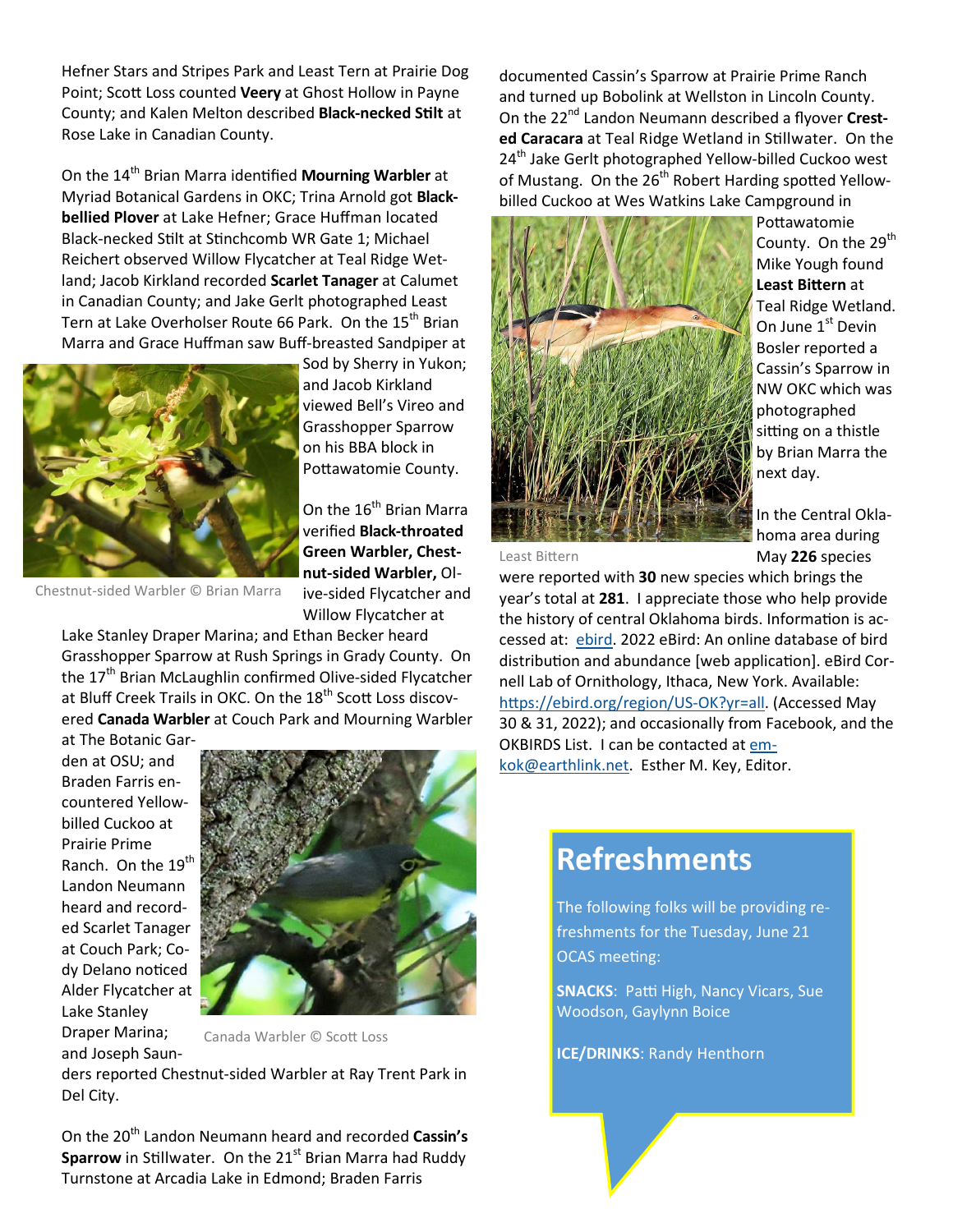## **SALT PLAINS NWR, A WINNER**

Salt Plains National Wildlife Refuge (NWR) has been described as the largest expanse of salt flats east of the Rockies. The salt flats encompass approximately 32,000 acres and are bordered to the east by the Great Salt Plains Reservoir, ~8,700 acres. The salt flats are also traversed by west branch of the Salt Fork of the Arkansas River, Cottonwood Creek, Clay Creek, and Spring Creek. This provides for numerous miles of open shoreline habitat for shorebirds and other waterbird species.

In April, the Western Hemispheric Shorebird Reserve Network (WHSRN) announced that Salt Plains National Wildlife Refuge was the 2022 winner of the annual Outstanding WHSRN Site Award. The refuge, located in Alfalfa



Snowy Plover © Patricia Velte

American breeding population of Snowy Plovers.

county in north-central Oklahoma, is a massively important stopover site for migratory shorebirds.

Salt Plains NWR provides habitat for high numbers of Semipalmated Sandpiper, Western Sandpiper, and White-rumped Sandpiper during spring migration, Greater Yellowlegs, Willet, Sanderling, Least Sandpiper, and Stilt Sandpiper during fall migration, and Spotted Sandpiper and Baird's Sandpiper during both fall and spring.

The Salt Plains NWR joined WHSRN in 1994 as a Site of Regional Importance for shorebirds. In 1996, the refuge began par ticipating in the International Shorebird Survey (ISS), tracking the number of shorebirds using the refuge during migra tion. Then in 2019, its status was upgraded to a Site of International Importance, due to improved understanding of the significant role the refuge plays in supporting more than 20 percent of the North

The Outstanding WHSRN Site award is an honorary award intended to recognize and honor WHSRN sites in the U.S. that are living up to the true spirit of WHSRN, with partners demonstrating outstanding work in ongoing conservation and site management for shorebirds.

Salt Plains is also on the Ramsar List of Wetlands of International Importance, sheltering over 300 species of birds and is a key stopover site for vast numbers of migratory waterbirds, including up to 40,000 American White Pelicans, 100,000 geese, 70,000 ducks, and thousands of Sandhill Cranes, in addition to the shorebirds already cited.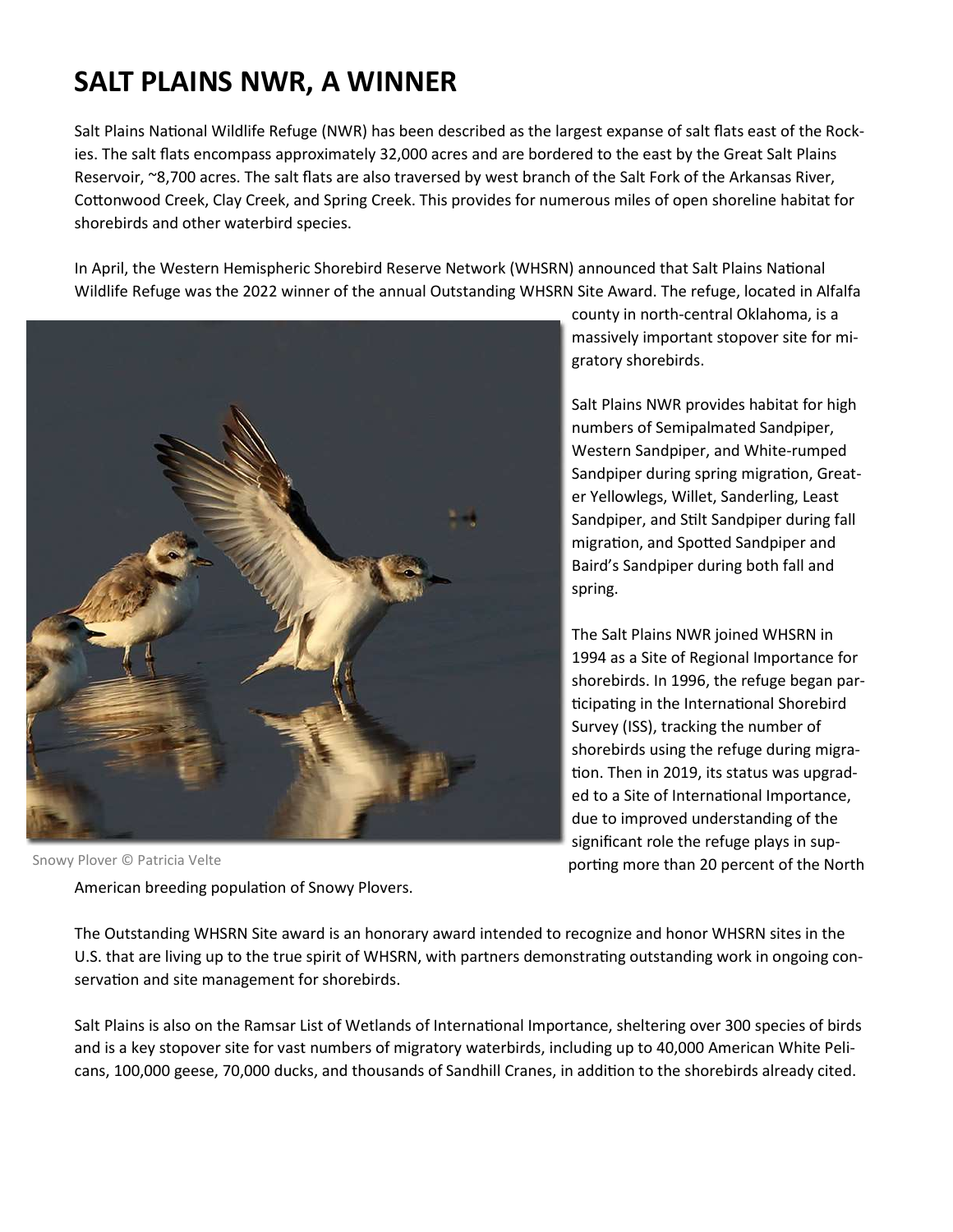# Let's talk about water

*by Ann Sherman*

I've been reading government documents. Reputable news coverage. We hear a lot about drought locally…but it certainly isn't just our local problem. An estimated 55 million people globally are affected by droughts every year. Drought threatens peoples livelihoods, increases risk of death and disease and fuels mass migration. Water scarcity impacts 40% of the world's popula tion and as many as 700 million people are at risk of being displaced as a result of drought by 2030. Those figures are almost incomprehensible. I have been reading a few pandemic novels lately and nothing they have written about comes close to being that scary.

Oklahoma is included in the states with the worse droughts. More than 20% of land in Western



states was classified as experiencing extreme or exceptional drought. We have had record breaking wildfires, long lasting heat waves and dwindling water supplies. Heading into summer it is looking pretty grim.

A hotter atmosphere sucks more moisture from the soil. The hotter it gets the thirstier the atmosphere becomes. There has been an 8% increase in this evaporative demand since the 1980s. This trend is generally happening across the country. Our plants we depend on to feed us are under incredible stress. We are entering unfamiliar territory here. The prolonged drought could significantly reduce wheat yields on the southern Plains. With the war in Ukraine we could be looking at a global food crisis.

Before I begin my own pandemic novel that focuses on water let me leave you with some encouraging news. Is there anything we can do to mitigate the effects of drought?

Yes. #1 is don't waste water. Turn off the water when you brush your teeth. Take a shower instead of a bath. Water your plants at night to reduce evaporation.

Save electricity. It takes 15 gallons of water in the form of coolant or steam to generate a single kilowatt-hour of power.

Pay attention to fire safety. Be mindful of starting a campfire or gender reveal fireworks. Just don't do it.

Switch up your landscaping. Use drought tolerant plants. Less lawn is always an excellent idea if you ask me. Pay attention to mulching and composting. You can keep your soil wetter longer and produce a cooling effect on your environment.

We can look to San Antonio for inspiration. They were sued by the Sierra Club for using too much water from the Edwards Aquifer. That was in the early 90s. San Antonio has grown 80% in the last 30 years but has decreased its per-person water use by 40%.

The city offers money to convert grass into patios, along with other conservation efforts involving irrigation, desert landscaping, and water flow sensors. They offer rebates for residents who install pool filters.

It may seem like a drop in the bucket, pardon the pun, but if everyone did their part in conserving water and power I think we could make a difference.